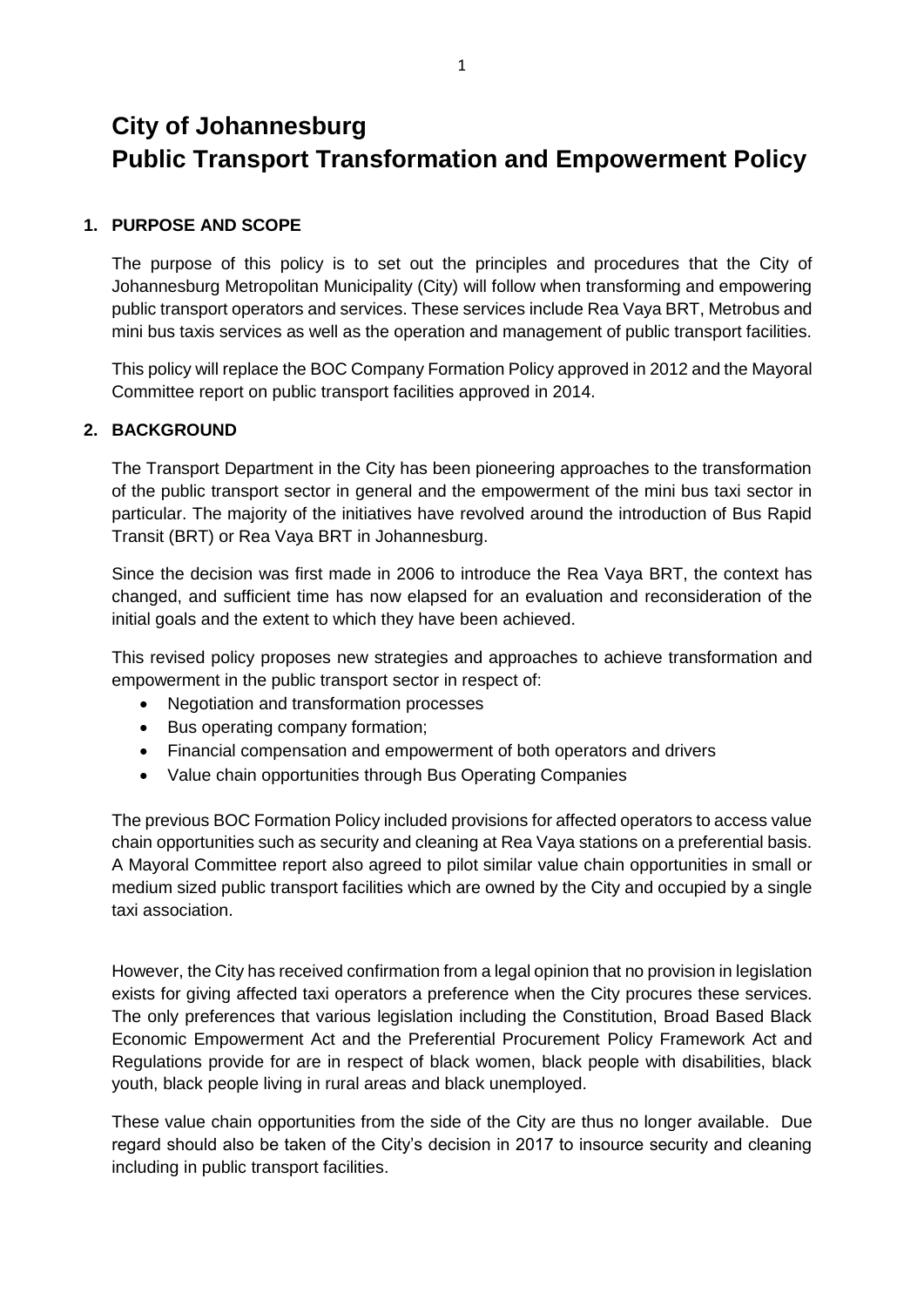The document is structured as follows:

- Definition of key terms and concepts;
- Objectives of transformation and empowerment;
- Negotiation process and structures;
- Bus operating company formation process;
- **Empowerment through financial compensation;**
- Empowerment through capacitation and training;
- Empowerment through enablement of accessing value chain opportunities through bus operating companies; and
- Empowerment through employment opportunities.

### **3. DEFINITIONS AND KEY CONCEPTS**

This section sets out the definitions of key concepts which will be referred to in the policy

| <b>Concept</b>                                              | Abrv               | Definition or explanation                                                                                                                                                                                                                                                                                                |
|-------------------------------------------------------------|--------------------|--------------------------------------------------------------------------------------------------------------------------------------------------------------------------------------------------------------------------------------------------------------------------------------------------------------------------|
| Affected operator                                           | <b>AO</b>          | An operator who has been affected by the introduction<br>of new public transport services linked to an Integrated<br>Public Transport Network Plan.                                                                                                                                                                      |
| black<br><b>Broad</b><br>based<br>economic<br>empowerment   | <b>BBBEE</b>       | national policy to<br>promote<br>A<br>the<br>economic<br>empowerment of previously disadvantaged individuals.                                                                                                                                                                                                            |
| <b>Bus/Vehicle Operating</b><br>Company                     | BOC/<br><b>VOC</b> | The entity that will enter into a bus operating contract<br>with the City for the provision of bus services                                                                                                                                                                                                              |
| <b>Bus/Vehicle Operating</b><br><b>Company Agreement</b>    | <b>BOCA</b>        | The contract drawn up by the City for signature by itself<br>and the BOC setting out inter alia the terms and<br>conditions upon which the City requires public transport<br>services to be operated, the vehicles to be acquired,<br>secured and maintained, the use or lease of City<br>property, and related matters. |
| <b>Bus Rapid Transit</b>                                    | <b>BRT</b>         | A high-performance bus system where some of the<br>buses are on dedicated lanes to improve speed, safety<br>and reliability.                                                                                                                                                                                             |
| Eligible operator                                           | EO                 | An affected Operator who meets the verification criteria<br>set by the City in order to prove that they are legally<br>compliant, bona fide operators of current public<br>transport services on an affected route and who are<br>therefore eligible to become shareholders in the BOC<br>under consideration.           |
| Enterprise<br>Development                                   |                    | A strategy for promoting economic growth and reducing<br>poverty by building SMMEs.                                                                                                                                                                                                                                      |
| Financial<br>compensation                                   |                    | An amount of money granted to identified affected<br>operators as compensation for the loss of economic<br>rights as result of the introduction of an IPTN or other<br>approved transformation process approved by the City.                                                                                             |
| Public<br>Integrated<br>Transport<br><b>Network</b><br>Plan |                    | A public transport plan which seeks to<br>integrate<br>different modes and is approved by the Mayoral<br>Committee. It can include rail, bus, mini bus, midi bus<br>and demand responsive services.                                                                                                                      |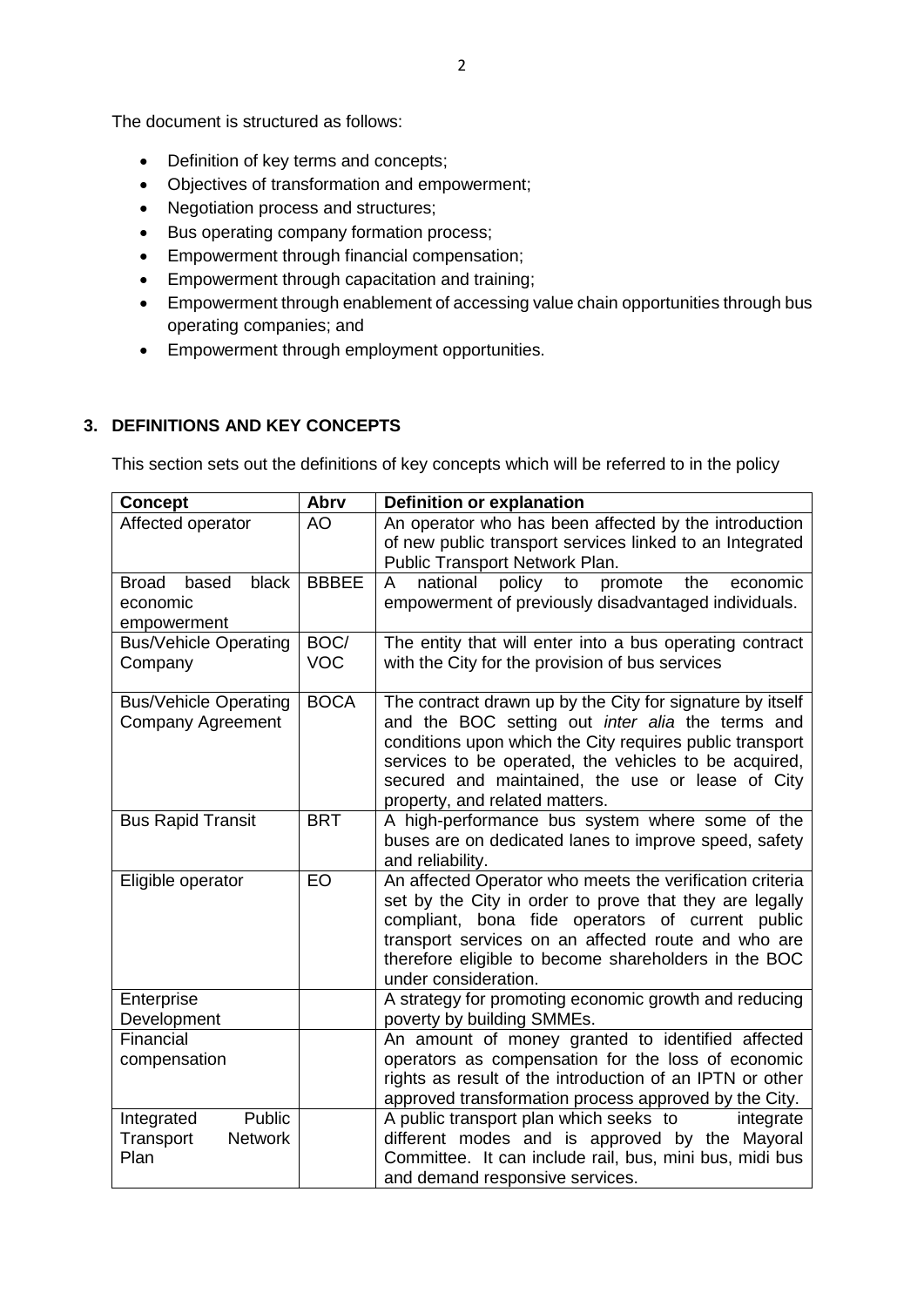| <b>Concept</b>                           | Abrv        | <b>Definition or explanation</b>                                                                                                                                                                                                                                                                                                                                                                                                                        |  |
|------------------------------------------|-------------|---------------------------------------------------------------------------------------------------------------------------------------------------------------------------------------------------------------------------------------------------------------------------------------------------------------------------------------------------------------------------------------------------------------------------------------------------------|--|
| <b>BOC</b><br>Management<br>Plan         |             | The plan approved by the board of the BOC setting out<br>the procedures and policies to be applied to the<br>management and operation of the BOC, to be submitted<br>by the BOC to the City as a condition precedent to the<br>BOCA for the City's approval.                                                                                                                                                                                            |  |
| <b>Negotiated Contract</b>               |             | A contract concluded between the City and the<br>operators operating within the area in which the City<br>intends on introducing the NEQ IPTN in terms of S. 41(1)<br>of the National Land Transport Act no. 5 of 2009 (NLTA).                                                                                                                                                                                                                          |  |
| Operator                                 |             | A person carrying on the business of operating a public<br>transport service                                                                                                                                                                                                                                                                                                                                                                            |  |
| affected<br>Potentially<br>operators     | PAO's       | Operators who are possibly affected by the introduction<br>of new public transport services linked to an Integrated<br>Public Transport Network Plan and whose affectedness<br>will be determined during the process of transformation                                                                                                                                                                                                                  |  |
| Party/Parties                            |             | The bodies who are parties to the negotiations.                                                                                                                                                                                                                                                                                                                                                                                                         |  |
|                                          |             |                                                                                                                                                                                                                                                                                                                                                                                                                                                         |  |
| Previously<br>disadvantaged<br>Operators |             | Means 'black people' as defined in section 1 of the<br>BBBEE Act 53 of 2003 which means Africans, Indians<br>and Coloureds (a) who are citizens of the Republic of<br>South Africa by birth or descent or (b) who became<br>citizens of the Republic of South Africa by naturalisation<br>(i) before 27 April 1994 or (ii) on or after 27 April 1994<br>and who would have been entitled to acquire citizenship<br>by naturalisation prior to that date |  |
| Supplier development                     |             | Is the process of working with certain suppliers to<br>improve their performance for organisation, leading to<br>improvements in total added value from supplier in<br>question in terms of BBBEE rating, product or service<br>offering, business processes and performance delivery<br>lead times and delivery.                                                                                                                                       |  |
| Taxi<br>operated<br>investment company   | <b>TOIC</b> | An investment vehicle set up by taxi associations and/or<br>individual taxi operators for purposes of participating in<br>a transformation process.                                                                                                                                                                                                                                                                                                     |  |
| Transformation<br>process                |             | process of engagement, consultation<br>A<br>and/or<br>negotiation between the City and operators for the<br>purposes of transforming the public transport system of<br>the City including the introduction of an IPTN, which<br>process has to be approved by the Municipal Council,<br>being the executive and legislative arm of the City.                                                                                                            |  |
| Value chain                              |             | Investment opportunities for previously disadvantaged<br>transport operators arising<br>out of<br>public<br>the<br>implementation of public transport transformation<br>including the introduction of BRT.                                                                                                                                                                                                                                              |  |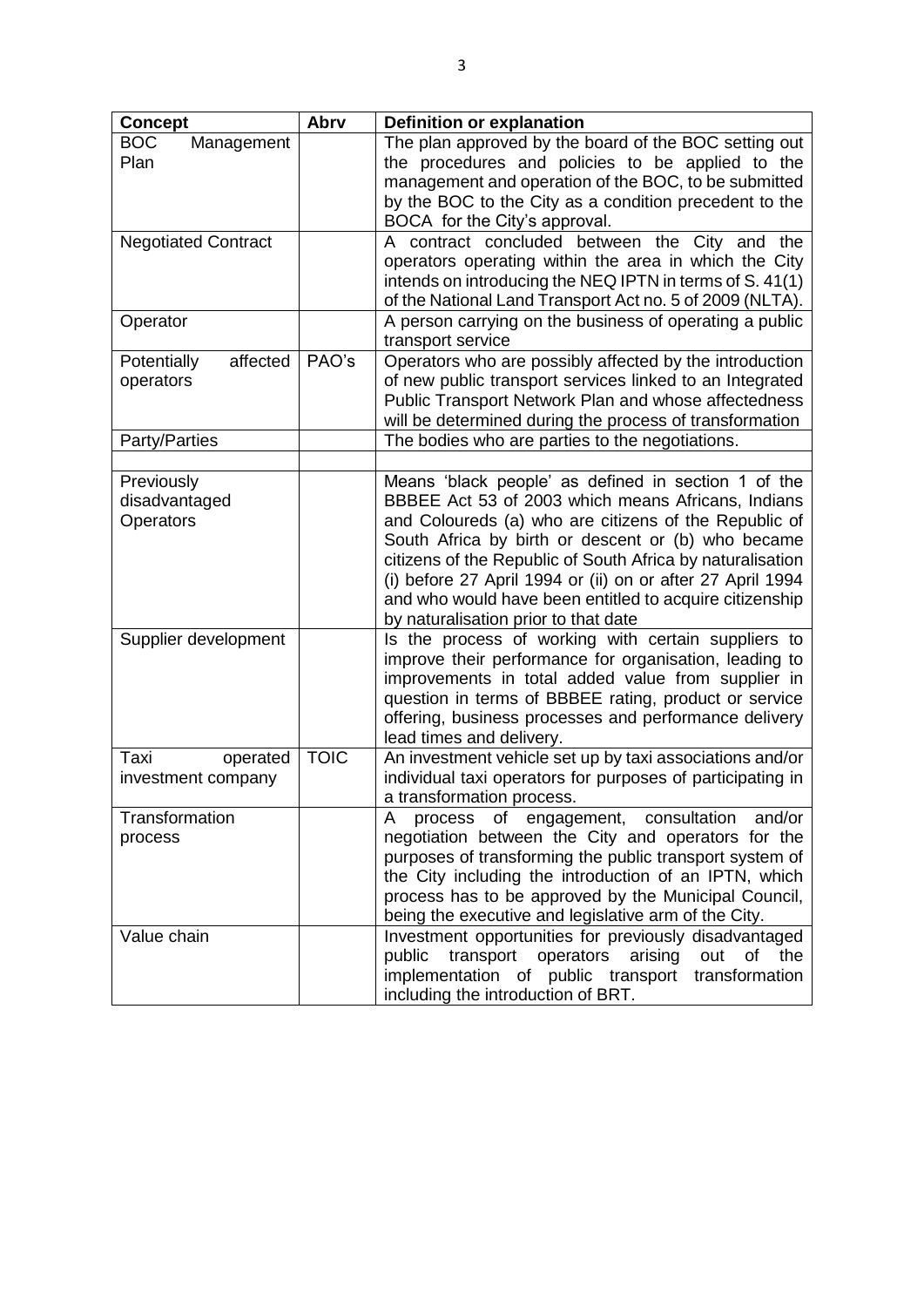#### **4. LEGAL FRAMEWORK**

This section sets out the framework and key legal provisions that the City is required to be in compliance with as it implements this policy of transformation and empowerment

Key provisions are set out below.

4.1. National Land Transport Act (NLTA) and the National Land Transport Regulations on Contracting for Public Transport Services (Contracting Regulations)

The NLTA sets out how planning, implementation, licensing, integration and management of public transport should happen. Amongst other things it sets out the terms and conditions where contracts can be negotiated in the interests of economic empowerment of previously disadvantaged individuals (section 41 of the NTLA) and government can move from existing contractual arrangements to favour and enable new entrants into bus contracting (Section 46 of the NLTA).

- 4.2. Municipal Finance Management Act (MFMA) and the Municipal Asset Transfer Regulations (MATR)
- Section 14 of the MFMA read with the Municipal Asset Transfer Regulations (MATR) which regulate the disposal and/or transfer of the City's capital assets. Section 14 and the MATR sets out the procedure which the Transport Department would need to adhere to prior to disposing and/or transferring its capital assets in line with the transformation process.
- Section 33 of the MFMA which regulates the conclusion by the City of contracts having future budgetary implications and sets out the procedure to be followed by the Transport Department prior to concluding such a contract.
- The provisions of section 48 and section 50 of the MFMA regarding the necessary approvals and procedure to be followed prior to the City issuing any form of security in favour of any person in connection with the IPTN.
- 4.3. Division of Revenue Act (2018) (DORA)

The DORA regulates the use by the City of the Public Transport Network Grant (PTNG). In respect of this grant, financial compensation can't be paid to previously disadvantaged operators who have lost economic rights as a result of the introduction of an IPTN, without independent verification of such loss, which needs to be approved by the NDOT.

# **5. GOALS AND OBJECTIVES**

Our goal is creating and ensuring a reliable, safe and affordable public transport to City residents as part of bettering their lives and building a well-functioning City. The City aims to transform, empower and capacitate individuals from the public transport industry firstly because it will serve this goal and secondly because economic empowerment is critical to economic growth and public safety in the City.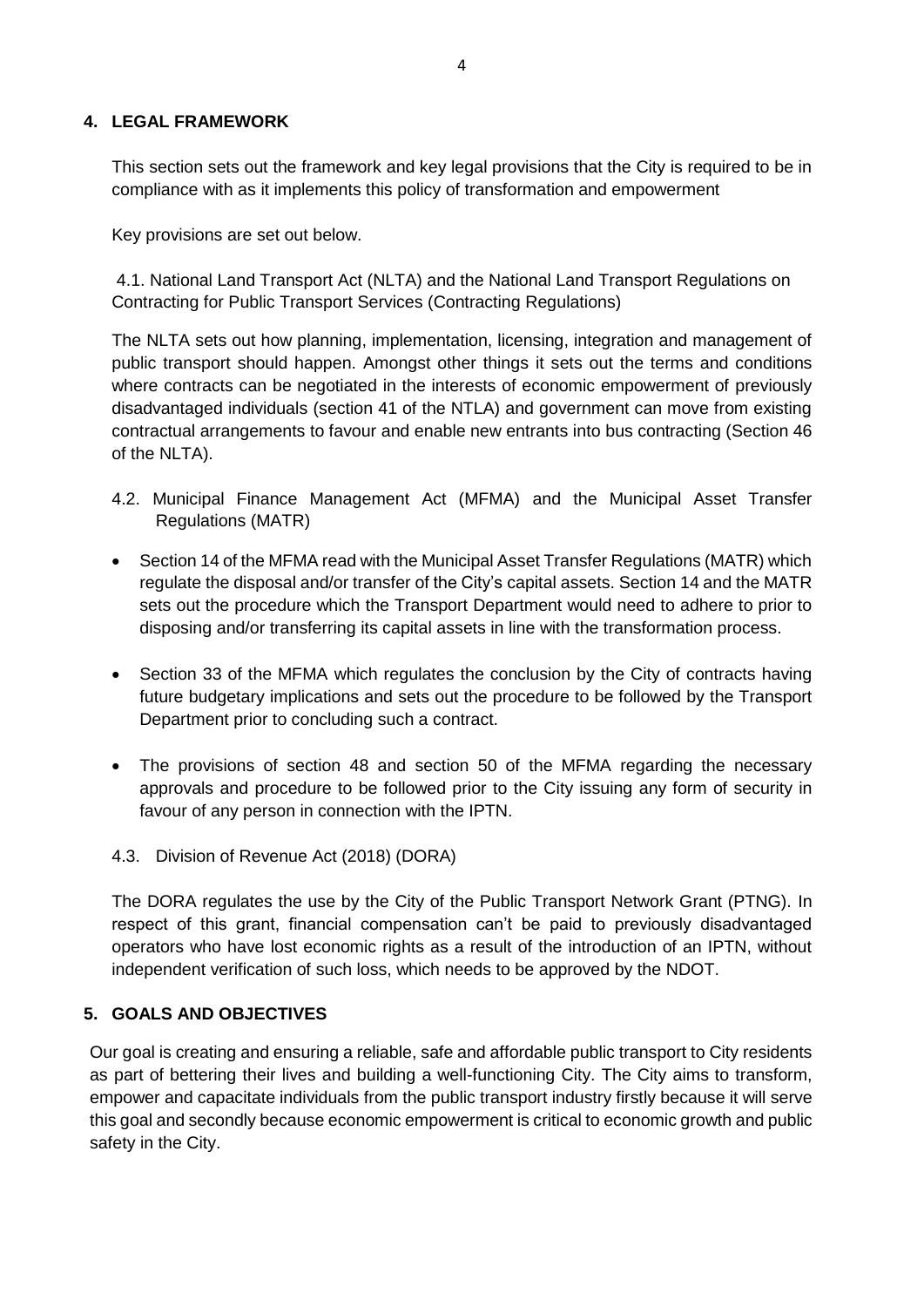This policy distinguishes between transformation and empowerment objectives. These are set out below.

Our transformation objectives are to ensure that the mini bus tax industry plays a meaningful role in providing quality public transport including through:

- (a) Being able to scrap or sell old unsafe vehicles and either recapitalise these with safer vehicles or become shareholders in restructured public transport services including the BRT system;
- (b) Being able to offer quality, reliable public transport which is affordable to passenger and sustainable for them on routes that are commercially viable or through scheduled or performance-based contracts with the state;
- (c) The state providing safe and accessible public transport facilities such as ranks, interchanges and holding areas which can increase passenger numbers, speed and attractiveness of this mode of transport; and
- (d) The state taking effective action against criminality and lack of safety of road users.

Our empowerment objectives are to provide mini bus taxi operators with opportunities to grow and build sustainable businesses in the transport and other sectors because:

- (a) Some are exchanging the economic right of an operating license with that of a shareholding in a new bus operating company and the state has committed that they should not be worse off than if they had continued with their current business for the duration of seven years by doing this;
- (b) By providing these opportunities, they will be in a better position to contribute to a safe and reliable public transport system, contributing to building the economy and addressing unemployment and poverty.

There are four key components to delivering our empowerment objectives namely:

- (a) **Financial compensation**;
- (b) **Training and capacitation** of mini bus taxi drivers and operators;
- (c) **Enabling value chain opportunities** through the bus operating companies; and
- (d) **Preferential employment opportunities** for drivers and other personnel coming from the mini bus taxi industry.

In delivering on our empowerment objectives, we are mindful of the fact that the mini bus taxi industry was disadvantaged due to our apartheid history.

In the implementation of this policy, the City will align with the following values:

- (a) *Affordability and value for money:* The City must be able to afford providing public transport services and the passengers must be able to afford the fares;
- (b) *Quality:* Public transport services must be safe, reliable and convenient;
- (c) *Legality:* The process must be complaint with the Constitution, transport and municipal finance legislation and in line with government policies;
- (d) *Credible and legitimate process:* The process must be inclusive and have the support of all spheres of government and key stakeholders; and
- (e) *Good governance and zero tolerance of fraud and corruption:* The process needs to be fair and transparent.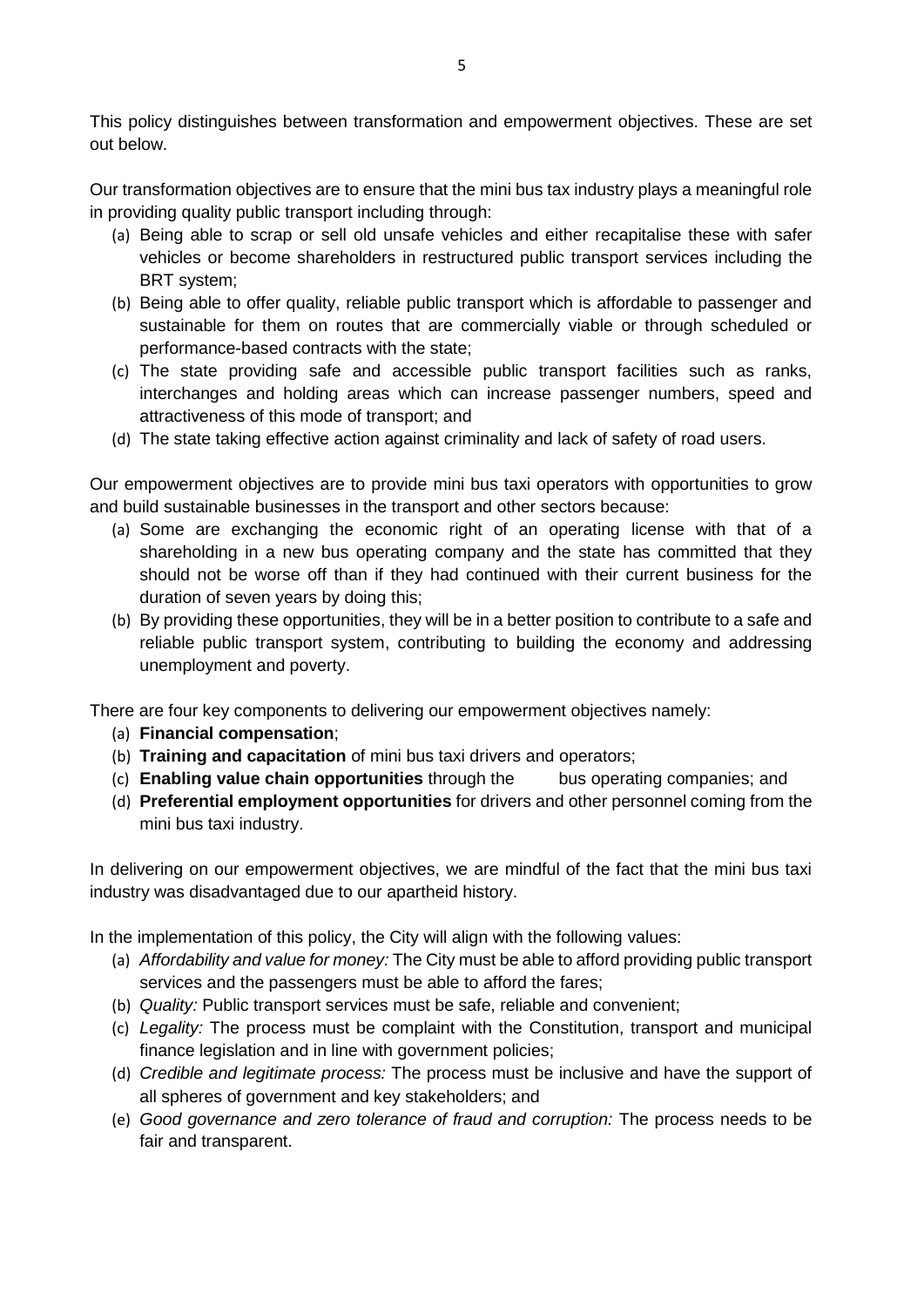*In the next sections we set out how the objectives will be given effect to.* 

# **6. PROCESSES AND STRUCTURES OF NEGOTIATION AND TRANSFORMATION**

To achieve the objective of public transportation transformation and empowerment, the process can significantly impact on the outcome. The playing field needs to be levelled through the way in which processes are structured, high levels of communication to all parties and stakeholders is critical, there is independent facilitation or chairperson and transparent dispute resolution mechanisms. In this section, guidelines are proposed in this regard.

#### 6.1. Transformation phases

The following is a guideline as to the key phases and outputs that can be expected from each phase in respect of public transport transformation with specific reference to a negotiated contract in terms of Section 41 of the NLTA. However, the same phases can be followed but modified with due regard to the specific nature of the transformation process.

| <b>Phase</b>                                                          | <b>Key outputs</b>                                                                                                                                                                                                                                                                                                                                                                                                                                                                        |
|-----------------------------------------------------------------------|-------------------------------------------------------------------------------------------------------------------------------------------------------------------------------------------------------------------------------------------------------------------------------------------------------------------------------------------------------------------------------------------------------------------------------------------------------------------------------------------|
| <b>Engagement phase</b>                                               | Information sharing<br>$\bullet$                                                                                                                                                                                                                                                                                                                                                                                                                                                          |
|                                                                       | Building understanding<br>$\bullet$                                                                                                                                                                                                                                                                                                                                                                                                                                                       |
|                                                                       | Setting up negotiations and negotiation teams<br>$\bullet$                                                                                                                                                                                                                                                                                                                                                                                                                                |
| Pre-negotiation's phase                                               | Determine which operators/routes are affected and thus which operators<br>$\bullet$<br>are eligible to become part of the transformation process including<br>becoming shareholders<br>Registration of affected operators<br>Agreement on negotiation modalities through the signing of a Negotiation                                                                                                                                                                                     |
|                                                                       | Framework Agreement.                                                                                                                                                                                                                                                                                                                                                                                                                                                                      |
| <b>Negotiations</b>                                                   | Formal negotiations between mandated negotiation teams wherein the<br>following can be agreed:<br>How affected operators participate and become eligible operators for<br>purposes of transformation<br>Bus/Vehicle Operating Company Agreement including the fee per km to<br>be paid<br><b>Bus/Vehicle Operating Company Formation Agreement</b><br>$\bullet$<br><b>Empowerment including Compensation Agreement</b><br>$\bullet$<br><b>Employment Framework agreement</b><br>$\bullet$ |
| <b>BOC/VOC formation and</b><br>preparation for<br>operationalization | Training and orientation of prospective shareholders, drivers and others<br>$\bullet$<br>eligible to be employed<br>Fulfilment of requirements of Companies Act and other legislation<br>$\bullet$<br>Establishment of relevant shareholding structures<br>$\bullet$<br>Employment of staff<br>$\bullet$<br>Disposal of vehicles and provision of compensation as agreed in the<br>negotiations.                                                                                          |

Before the start of any negotiation or transformation process, the Mayoral Committee must agree on the parameters of the negotiation mandate of the City officials as well as how a mandate can be amended including the establishment of a Mayoral Committee Mandating Sub-Committee, if necessary.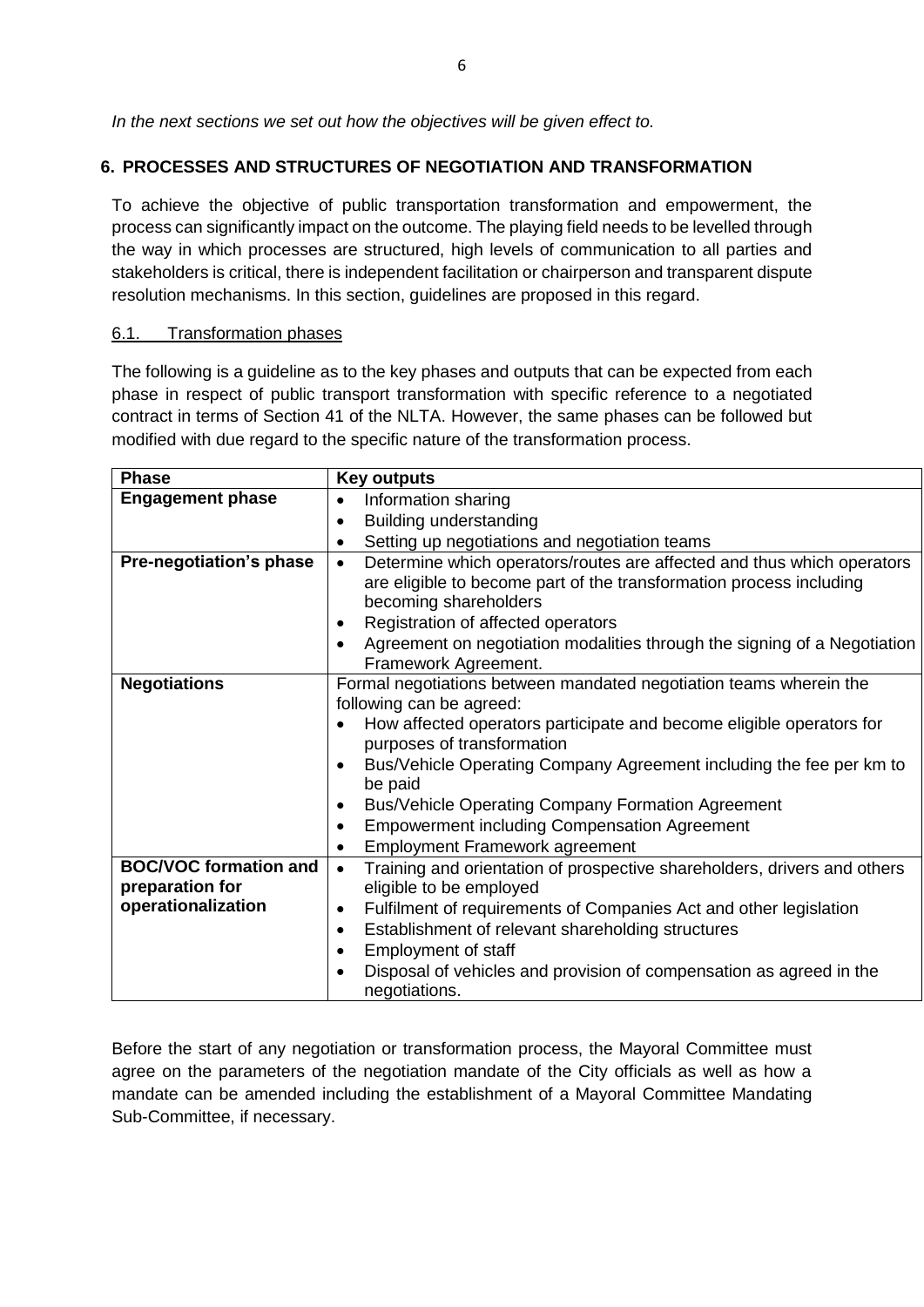#### 6.2. Transformation structures and related modalities

At the onset of a transformation process which involves negotiations the parties should reach agreement on a negotiation plan to ensure that the process is structured and there are clear rules and processes.

The negotiation plan should set out:

- (a) The structure of the negotiations including terms of reference and composition of working groups and plenary meetings;
- (b) The size of the negotiation teams which should be of a workable size and based on the concept of 'proportional representation';
- (c) Need and nature of independent facilitation, secretariat and translation services;
- (d) The code of conduct to be followed during the negotiations including such as issues as being well prepared, treating each other with respect, timeous securing of mandates;
- (e) The role of consultants, technical support, advisors and observers and related issues such as attendance and speaking rights;
- (f) Confidentiality, speaking to the media and related matters;
- (g) Training and capacity building;
- (h) Processes for caucusing and mandating by all the Parties
- (i) Mechanisms of communication to affected operators;
- (j) Arrival and attendance;
- (k) Decision making and dispute resolution including issues such as what constitutes sufficient consensus;
- (l) Minute taking and recording of agreements;
- (m)Logistical issues such as meeting venues, cell phone use; distribution of documents; and
- (n) Time limits of the negotiation process and what shall occur if the time limits are not met.

The negotiation plan must be approved by the Mayoral Committee before being signed with other parties.

#### 6.3. Support for previously disadvantaged operators

To ensure that previously disadvantaged operators are able to participate on a level playing field the City is committed to provide the following support, the details of which should be agreed to per transformation process and approved by the Mayoral Committee:

| Type of support                   | <b>Extent</b>                                                                                                                                                                                         |
|-----------------------------------|-------------------------------------------------------------------------------------------------------------------------------------------------------------------------------------------------------|
| City<br>Access<br>to<br>resources | Reasonable access to venues, and related resources such as telephone,<br>internet access and photocopying that will facilitate communication and<br>consultation with the City and between operators. |
| Communication                     | Regular newsletters that are accessible to operators and drivers to keep<br>them informed about what is being negotiated/transformed and the<br>progress in this regard.                              |
| <b>Technical support</b>          | The City should arrange technical support of the operator's choice<br>through the following process:                                                                                                  |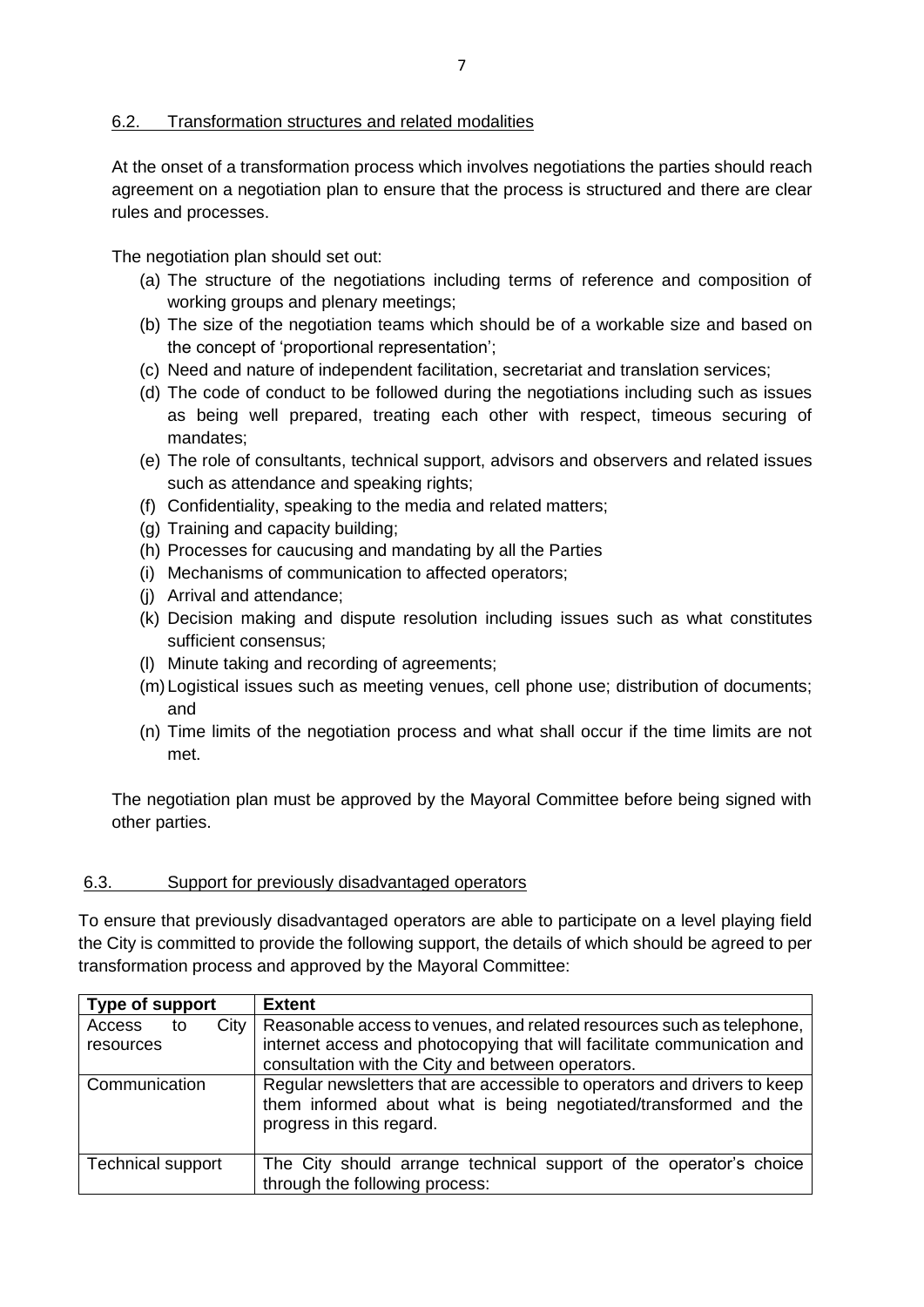| Type of support                                      | <b>Extent</b>                                                                                                                                                                                                                                                                                                                                                                                                                                                                                                                                                                                                                                                                                                                                                                                                                                                                                                                                                                                                                                                                                                                                                                                                                                                                                                                                                                                                                                                                                                                                                                                                                                                                            |
|------------------------------------------------------|------------------------------------------------------------------------------------------------------------------------------------------------------------------------------------------------------------------------------------------------------------------------------------------------------------------------------------------------------------------------------------------------------------------------------------------------------------------------------------------------------------------------------------------------------------------------------------------------------------------------------------------------------------------------------------------------------------------------------------------------------------------------------------------------------------------------------------------------------------------------------------------------------------------------------------------------------------------------------------------------------------------------------------------------------------------------------------------------------------------------------------------------------------------------------------------------------------------------------------------------------------------------------------------------------------------------------------------------------------------------------------------------------------------------------------------------------------------------------------------------------------------------------------------------------------------------------------------------------------------------------------------------------------------------------------------|
|                                                      | Transport Department to develop terms of reference for technical<br>support which shall include rates as prescribed by the Department of<br>Public Service and Administration (DPSA) for consultants<br>Mandated representatives of operators to identify service providers<br>who are willing to execute the terms of reference at the prescribed<br>rates and provide a written motivation of such service providers<br>which shall include that the process was fair and the proposed<br>service providers have the support of their executive structures;<br>The City shall not be obliged to appoint any service provider who is<br>٠<br>not, in the City's opinion, properly qualified to provide the technical<br>support required;<br>City to procure the services of this service provider in compliance<br>with the MFMA on terms and conditions which include payment per<br>milestone (for consultant's work) and per hours for meetings<br>attended and there must be documentation on each and every item<br>of work.<br>Transport Department to also appoint a firm from the audit or legal<br>٠<br>panel to quality assurance each invoice including copies of internal<br>minutes and internal consultant reports that the City would not have<br>access to and recommend that the City pays;<br>GRAS to include in their annual internal audit, an audit of the<br>٠<br>technical support.<br>In the event that operators are not able to reach consensus on<br>technical support or there are disputes in respect of the appointment<br>of technical support, the City reserves the right to go out on an open<br>tender on behalf of operators for technical support |
| for<br>Allowances<br>transformation<br>processes     | Payment of allowances to compensate for the time away from operator's<br>businesses and travel in attending meetings and related processes as<br>follows:<br>Only duly mandated representatives are eligible to receive<br>allowances after the relevant leadership of such operators have<br>made a public commitment to the transformation process.<br>The Transport Department to only pay representatives who have<br>been approved in writing by the executive of the relevant structures<br>The amount of allowances plus other relevant details such as a 'cap'<br>٠<br>must be agreed by the Mayoral Committee for every transformation<br>process or phase after consultation with the operators.<br>Payment of allowances must conform to payment and taxation<br>requirements of the City.                                                                                                                                                                                                                                                                                                                                                                                                                                                                                                                                                                                                                                                                                                                                                                                                                                                                                    |
| Information<br>sharing<br>workshops<br>and<br>events | Input and logistic support for a reasonable number of information sharing<br>workshops or events such as study tours                                                                                                                                                                                                                                                                                                                                                                                                                                                                                                                                                                                                                                                                                                                                                                                                                                                                                                                                                                                                                                                                                                                                                                                                                                                                                                                                                                                                                                                                                                                                                                     |

# 6.4. Independent facilitation and dispute resolution

The City is committed to provide reasonable independent facilitation in respect of the different processes or phases. This facilitation can be for:

- Chairing and facilitation processes including pre-negotiations and negotiations; and
- Facilitate resolution of disputes between and within the various parties.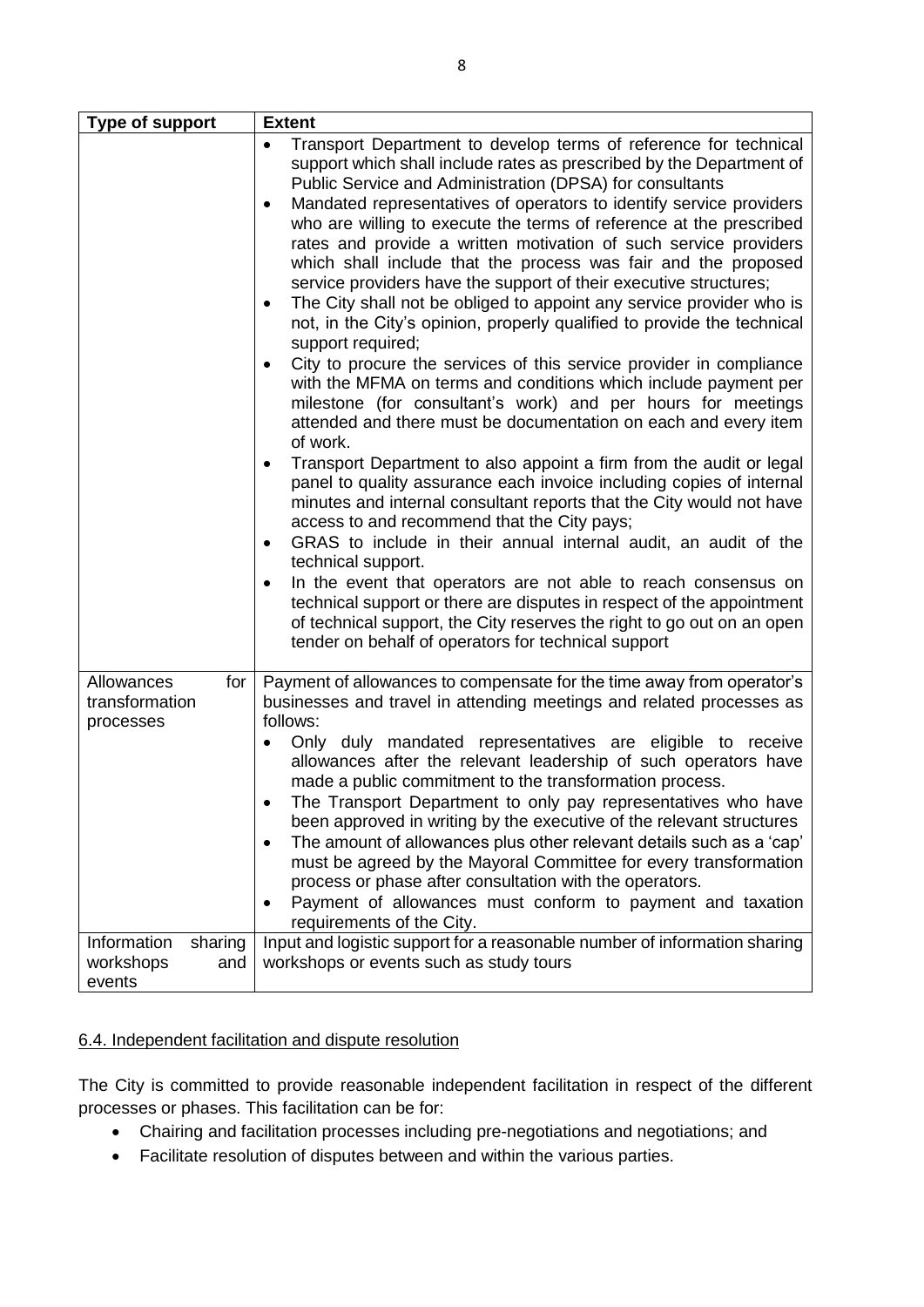The role of the independent facilitator shall be including but not limited to the following:

- (a) Chairing of meetings;
- (b) Determine and have the authority to decide on matters of process;
- (c) Facilitate problem solving on issues where appropriate;
- (d) Agenda setting;
- (e) Dispute resolution by mediation or other mechanisms as may be agreed by the parties;
- (f) Provision of secretariat services; and
- (g) Provision of translation services.

In respect of dispute resolution:

- (a) Arbitration should be a last resort and must be agreed by the parties;
- (b) From the City side a decision to embark upon arbitration must be made by the Mayoral Committee; and
- (c) Notwithstanding the above, the parties may also by agreement use other outside assistance to break deadlocks.

The following are the processes and conditions in respect of the procurement of independent facilitation:

- (a) The City will provide a pro forma term of reference for independent facilitation, which the parties may adapt by agreement;
- (b) Facilitators and related services (such as secretariat or translation services as agreed with the parties) to be appointed through a company or consortium which includes panel of different facilitators and can provide secretariat and translation services;
- (c) The Transport Department to procure the company or consortium through an open tender process in line with the City's Supply Chain Management system;
- (d) The terms of reference of the above tender to include that the company or consortium must provide a range of CVs and the City together with Mandated Representatives to identify service providers of their choice for a particular negotiation/transformation period, matter or plan.

# **7. BUS/VEHICLE OPERATING COMPANY FORMATION**

Bus operating company formation refers to the formation of a new bus or vehicle operating company by the shareholders or prospective shareholders when an IPTN is introduced.

This policy makes provision for three different options for bus operating company formation as follows:

- A: The BOC/VOC is a product of the negotiation process as is required by Section 41 of the NLTA and affected operators become shareholders in the BOC/VOC
- B: The BOC/VOC exists or is set up to tender for a public transport contract through Section 42 of the NTLA. The empowerment and bus operating company formation processes are separated
- C: The BOC/VOC is a product of the negotiation process as is required by Section 41 of the NLTA but affected operators are all provided with financial compensation and have a choice to become shareholders and contribute an agreed amount of equity.

It is possible to start with one plan and shift to another plan depending on the progress of negotiations. Any decision about a plan or the shift to another plan shall be made by the Mayoral Committee.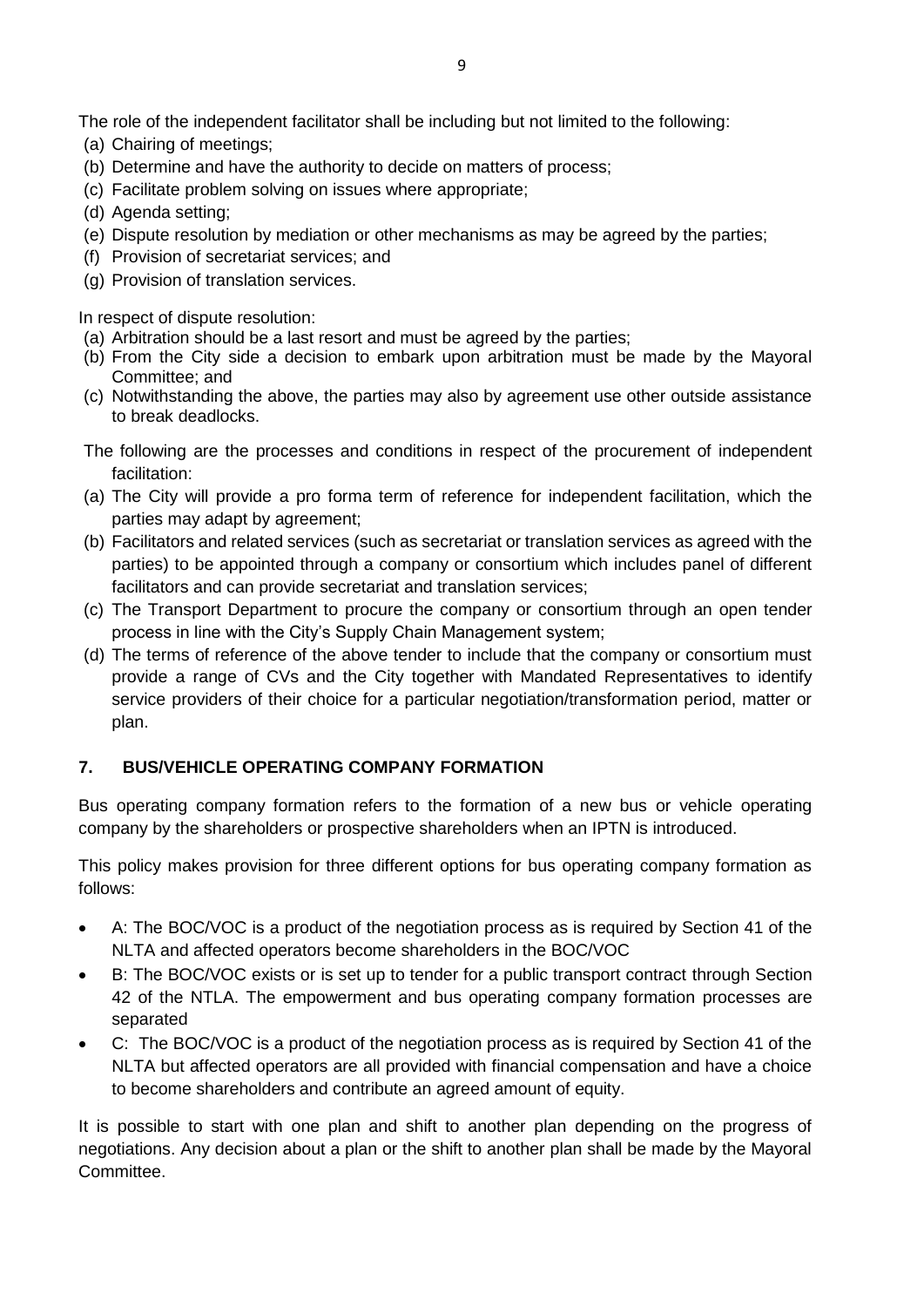The features of Plan A, B and C are set out in more detail below.

| <b>Feature</b>                                                | A                                                                                                                                                                                                                                                                                                                                                              | В                                                                                                                                                                                                                                                                                                  | C                                                                                                                                                                                               |
|---------------------------------------------------------------|----------------------------------------------------------------------------------------------------------------------------------------------------------------------------------------------------------------------------------------------------------------------------------------------------------------------------------------------------------------|----------------------------------------------------------------------------------------------------------------------------------------------------------------------------------------------------------------------------------------------------------------------------------------------------|-------------------------------------------------------------------------------------------------------------------------------------------------------------------------------------------------|
| Type of contract                                              | Negotiated<br>Section 41 of the<br><b>NLTA</b>                                                                                                                                                                                                                                                                                                                 | Tendered<br>Section 42 of the<br><b>NLTA</b>                                                                                                                                                                                                                                                       | Negotiated<br>Section 41 of the<br><b>NLTA</b>                                                                                                                                                  |
| Maximum duration of<br>the contract                           | 12                                                                                                                                                                                                                                                                                                                                                             | $\overline{7}$                                                                                                                                                                                                                                                                                     | 12                                                                                                                                                                                              |
| Who owns the buses                                            | Operator by the end of<br>the contract. Transfer<br>in terms of the MFMA                                                                                                                                                                                                                                                                                       | Could be owned by<br>the City or the City<br>could require tenderer<br>to procure buses or<br>use buses that they<br>own.                                                                                                                                                                          | As per A                                                                                                                                                                                        |
| Who will be the<br>shareholders?                              | Affected operators.<br>The shareholding in<br>the BOC will be linked<br>to the number of<br>vehicles/seats and<br>operating licences<br>withdrawn from<br>affected operators                                                                                                                                                                                   | Successful service<br>provider as a result of<br>an open procurement<br>process evaluated on<br>price, functionality and<br>BBBEE. The<br>successful service<br>provider can include<br>affected mini bus taxi<br>operators as<br>shareholder, but this<br>would be the decision<br>of the bidder. | As per A but not all<br>affected operators<br>become shareholders.                                                                                                                              |
| How will the amount to<br>be paid as equity be<br>determined? | A negotiated amount<br>of equity is invested by<br>every affected<br>operator when they<br>subscribe for shares.                                                                                                                                                                                                                                               | N/A                                                                                                                                                                                                                                                                                                | The value of the<br>ordinary equity will be<br>based on the<br>estimated future<br>operating cash flows<br>of the BOC (free cash<br>flow model /<br>discounted cash flow<br>model) at inception |
| How will shareholder<br>be organised?                         | Through TOICS or<br>operators will be direct<br>shareholders in the<br><b>BOC</b>                                                                                                                                                                                                                                                                              | N/A                                                                                                                                                                                                                                                                                                | As per A                                                                                                                                                                                        |
| How can good<br>governance be<br>assured in TOICS             | City to insist on<br>minimum content in<br>the MOI of the TOICS<br>to promote good<br>governance.<br><b>TOICS must distribute</b><br>dividends to their<br>members.<br>As part of the fee per<br>km, funds should be<br>allocated for a<br>Company Secretary or<br>further person who<br>can be responsible to<br>provide TOICS with<br>administrative support | N/A                                                                                                                                                                                                                                                                                                | As per A.                                                                                                                                                                                       |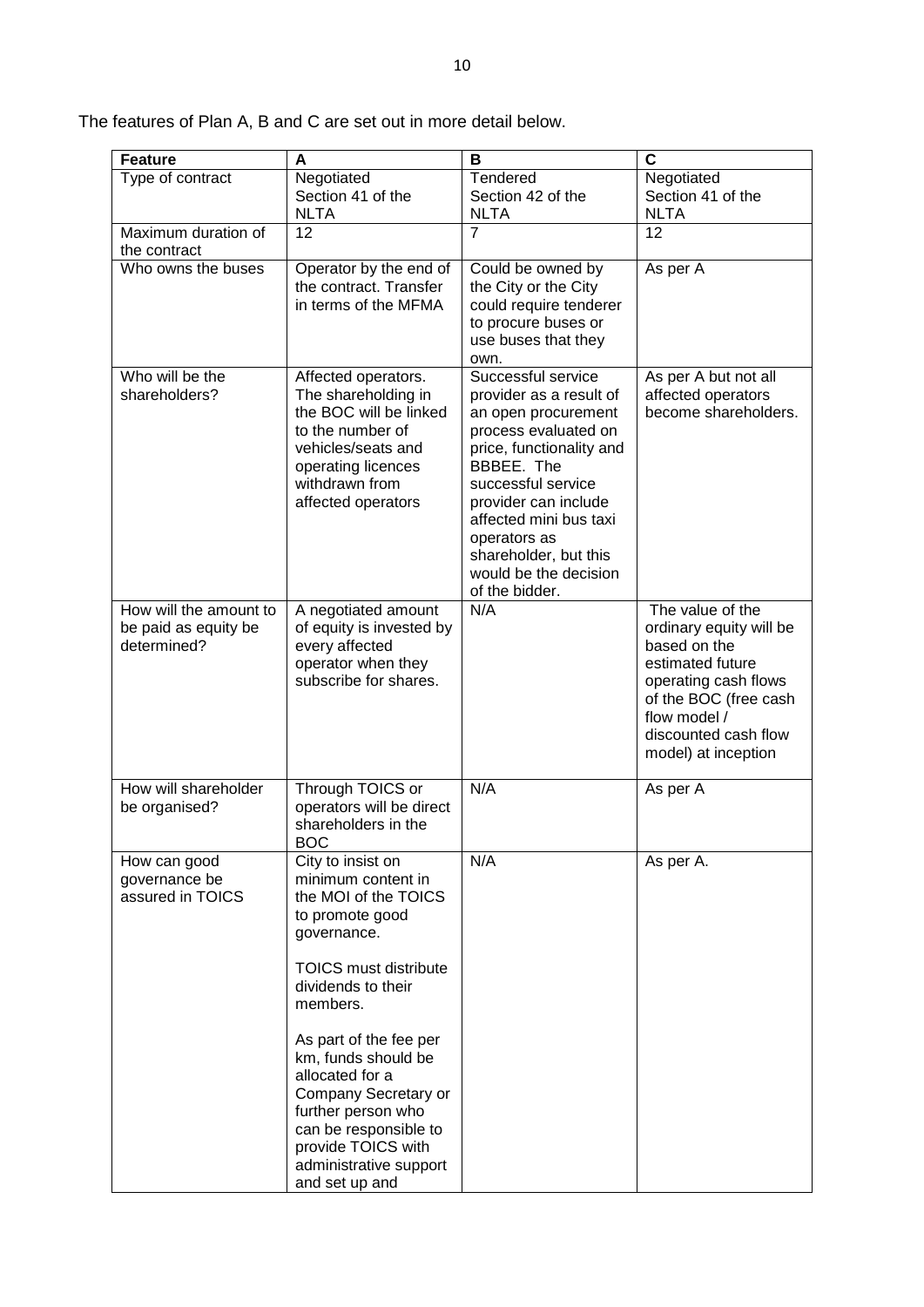| <b>Feature</b>                                                                                                    | A                                                                                                                                                                                                                                                                                                                                                                                                                                                                 | B                                                                                                                                               | C                                                                                                                                               |
|-------------------------------------------------------------------------------------------------------------------|-------------------------------------------------------------------------------------------------------------------------------------------------------------------------------------------------------------------------------------------------------------------------------------------------------------------------------------------------------------------------------------------------------------------------------------------------------------------|-------------------------------------------------------------------------------------------------------------------------------------------------|-------------------------------------------------------------------------------------------------------------------------------------------------|
|                                                                                                                   | manage proper<br>structures of liaison<br>between the TOICs<br>and the Company.                                                                                                                                                                                                                                                                                                                                                                                   |                                                                                                                                                 |                                                                                                                                                 |
| Measure to ensure<br>service excellence and<br>safeguards for<br>governance<br>(BOCA provisions and<br>penalties) | The Bus Operating<br><b>Company Agreement</b><br>should include<br>provisions for:<br><b>Higher penalties</b><br>$\bullet$<br>for operational<br>inefficiencies<br>Penalties for poor<br>$\bullet$<br>governance<br>Penalties for not<br>$\bullet$<br>implementing a<br>performance<br>management<br>system<br>Should the<br>penalties reach a<br>set threshold in<br>the BOCA, the<br>City would be<br>entitled to cancel<br>the BOCA with<br>notice to the BOC. | Penalties for<br>operational<br>performance only.                                                                                               | As per A                                                                                                                                        |
| Composition of<br>boards and<br>compliance with King<br>Commission                                                | Boards must be<br>$\bullet$<br>made up of<br>majority<br>independent<br>members.<br>Independent<br>$\bullet$<br>board members<br>who resign or are<br>dismissed by the<br>Board must be<br>replaced with<br>independent board<br>members.<br>Board meetings<br>$\bullet$<br>shall not quorate<br>without<br>independent<br>members.                                                                                                                               | Boards must be<br>$\bullet$<br>made up of 100%<br>independent board<br>members<br>Compliance with<br>$\bullet$<br>King Commission<br>guidelines | Boards must be<br>$\bullet$<br>made up of 100%<br>independent board<br>members<br>Compliance with<br>$\bullet$<br>King Commission<br>guidelines |
| Composition of<br>executive<br>management team                                                                    | Senior management of<br>the BOC must be<br>appointed in line with<br>the Employment<br>Equity Act.                                                                                                                                                                                                                                                                                                                                                                | As per A                                                                                                                                        | As per A                                                                                                                                        |
| Provisions in the<br><b>BOCA</b> in relation to<br>management and<br>business plans                               | BOC required to do<br>Management Plan at<br>inception to meet City<br>requirements before<br><b>BOCA</b> is implemented                                                                                                                                                                                                                                                                                                                                           | Tender would require<br>compliance with all<br>legislation including<br>BBBEE.                                                                  | As per A.                                                                                                                                       |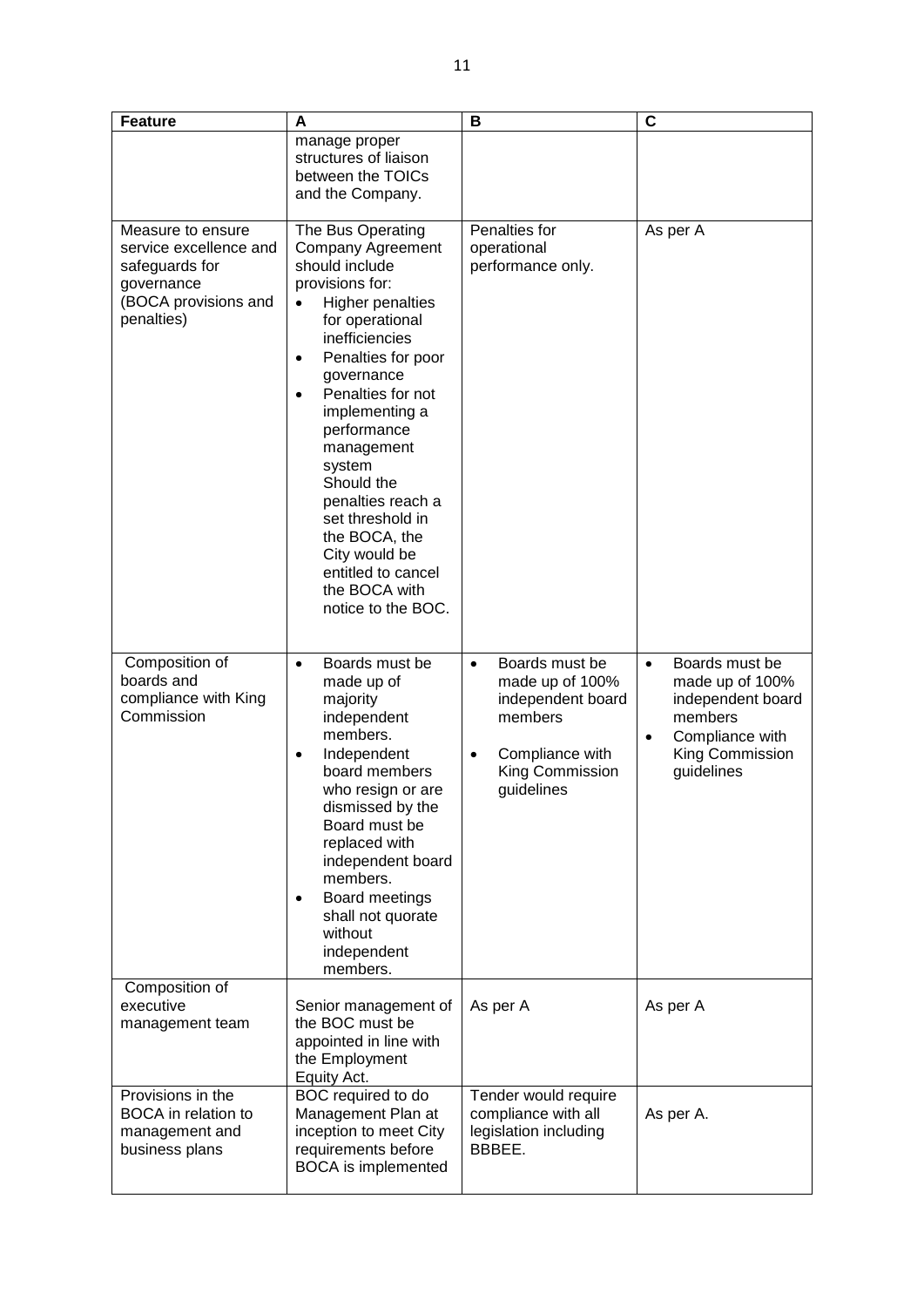| <b>Feature</b>                                     | A                                                                                                                                                                                                                                                                                                                                                                    | B                                                                                                                                                                                                                                             | C        |
|----------------------------------------------------|----------------------------------------------------------------------------------------------------------------------------------------------------------------------------------------------------------------------------------------------------------------------------------------------------------------------------------------------------------------------|-----------------------------------------------------------------------------------------------------------------------------------------------------------------------------------------------------------------------------------------------|----------|
|                                                    | <b>BOC</b> required to<br>submit a business plan<br>annually including<br>what they are doing in<br>terms of skills<br>development, supplier<br>development and<br>there should be<br>consequences if the<br>business plan is not<br>met.                                                                                                                            |                                                                                                                                                                                                                                               |          |
| Role of fee per km                                 | Structured so that if<br>there are operational<br>problems in the<br>Company, this should<br>impact on the dividend<br>paid to shareholders<br>as soon as possible<br>the Earnings before<br>Interest, Dividends,<br>Depreciation and<br>Amortisation<br>(EBIDDA) will be<br>negatively impacted<br>and thereby reducing<br>the amount available<br>for distribution | Financial model only<br>makes provision for a<br>commercial profit and<br>dividend issued only if<br>company declares a<br>profit                                                                                                             | As per A |
| Empowerment<br>(Financial<br>compensation)         | All shareholders to<br>receive financial<br>compensation<br>equivalent to what<br>they would have<br>earned if they had<br>continued to operate<br>taxis for next seven<br>years.<br>Financial<br>compensation can be<br>made up of<br>combination of ROT<br>and dividends                                                                                           | All affected operators<br>receive financial<br>compensation<br>equivalent to what<br>they would have<br>earned if they had<br>continued to operate<br>taxis for next seven<br>years.<br>Financial<br>compensation only in<br>the form of ROT. | As per B |
| Empowerment<br>(training and capacity<br>building) | City to fund and<br>facilitate training and<br>capacitation of drivers<br>of affected operators<br>so that they have an<br>opportunity to be able<br>to access further<br>employment and<br>empowerment<br>opportunities.                                                                                                                                            | As per A                                                                                                                                                                                                                                      | As per A |
| Empowerment (value<br>chain opportunities)         | <b>BOC</b> would be<br>required to have a<br>supplier development<br>programme, targeting<br>affected operators                                                                                                                                                                                                                                                      | As per A                                                                                                                                                                                                                                      | As per A |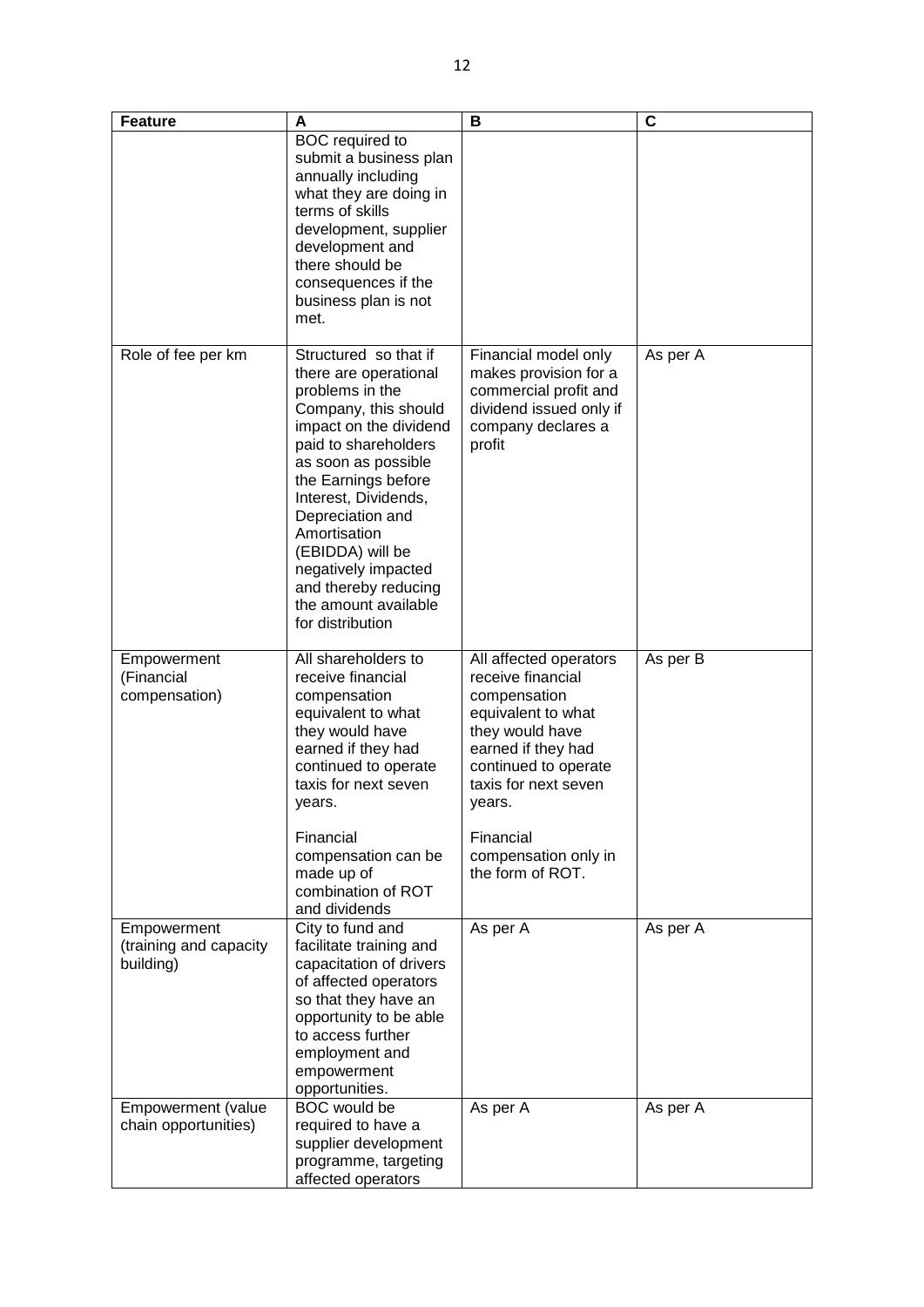| <b>Feature</b> |                       | в                      |          |
|----------------|-----------------------|------------------------|----------|
| Empowerment    | Would be required in  | Would be required in   | As per B |
| (employment    | an Employment         | the BOCA to give all   |          |
| opportunities) | Framework Agreement   | drivers who had been   |          |
|                | to recruit 60% from a | trained an opportunity |          |
|                | database of affected  | to be employed but no  |          |
|                | operators.            | obligation to employ.  |          |

### **8. FINANCIAL COMPENSATION FOR EMPOWERMENT**

The goal of financial compensation is to empower affected operators by compensating them for the loss of economic rights inherent in their Operating Licences and minibus taxi business. Below the rationale, categories of financial compensation and terms of conditions is set out.

#### 8.1. Rationale for paying financial compensation when introducing IPTN's

The City will pay financial compensation to affected operators for the following reasons:

- (a) To compensate the affected operators for relinquishing an economic right which is reflected in a seven-year operating license granted to the affected operator pursuant to the provisions of the NLTA. It is assumed that the operating license will be held for a further seven years as is required by the NLTA.
- (b) To compensate the affected operators for agreeing not to operate in competition with the Rea Vaya BRT. The affected operators will be required to sign a restraint of trade agreement with the City which will be used by the City to protect its interest.

In addition, this financial compensation will assist operators to become sustainable and prosperous businesses including by acquiring equity in the BOC and/or investing in other income generating activities.

Financial compensation is complemented by both training and capacity building proposals included in this policy as well eligible operators receiving a scrapping allowance through the taxi recapitalisation process.

It is possible to separate the payment of compensation from the establishment of a bus operating company. The City can conclude on a compensation amount to all who agree to relinquish their economic rights of a seven-year license and then embark on a separate process of bus operating company formation.

8.2. Categories of compensation

The City can provide compensation as follows:

| Category                        | <b>Description</b>                                                                                                                                                                                       |
|---------------------------------|----------------------------------------------------------------------------------------------------------------------------------------------------------------------------------------------------------|
| Compensation for<br>empowerment | This is an amount of money equivalent to what an affected operator would<br>earn per vehicle if he or she would be continuing to operate this vehicle for<br>a further seven years on an affected route. |
|                                 | This amount of compensation would be the same irrespective of whether<br>the affected operator was going to become a shareholder or exit the<br>industry.                                                |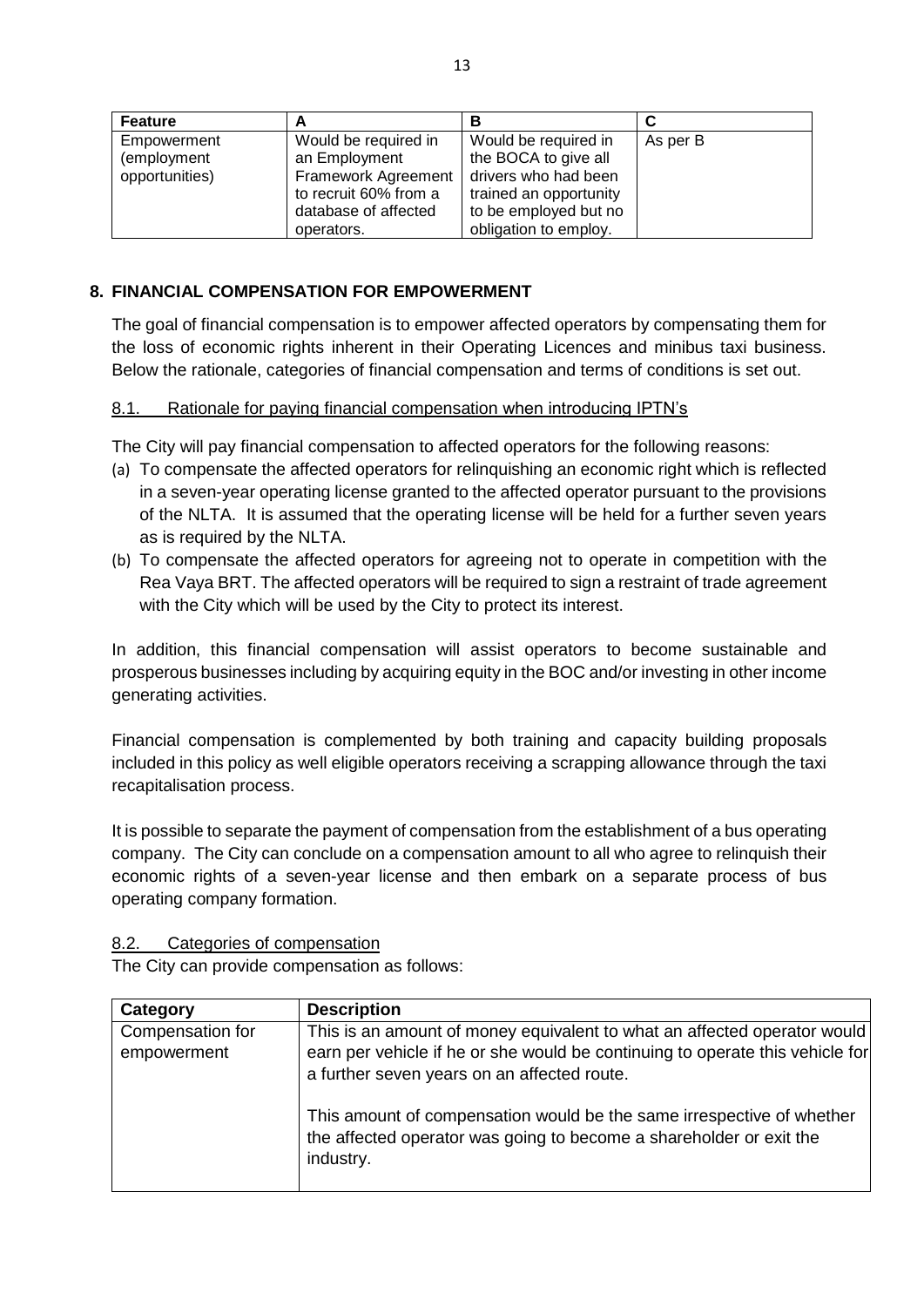| <b>Category</b>                   | <b>Description</b>                                                                                                                                                                                                                                                                                            |
|-----------------------------------|---------------------------------------------------------------------------------------------------------------------------------------------------------------------------------------------------------------------------------------------------------------------------------------------------------------|
|                                   | How the compensation is paid to an affected operator would be agreed in a<br>payment plan. This payment plan could be either or a combination of a<br>lump sum, paid periodically or monthly or be part of the profit margin if the<br>affected operator is a shareholder in terms of an agreed payment plan. |
|                                   | This compensation can only be provided to an operator when and whose<br>vehicle has been scrapped or sold, his/her operating license for that vehicle<br>has been cancelled and a restraint of trade has been signed.                                                                                         |
| Transitional<br>compensation      | This is an amount of money to compensate operators monthly for the loss<br>of income between the time in which they hand in their vehicles and the<br>time in which they receive the final compensation for empowerment.                                                                                      |
|                                   | This compensation may be necessary where there is a lag time between<br>the start of an IPTN and the scrapping or selling of an operator's license<br>and the cancelling of his license.                                                                                                                      |
| Compensation for<br>victimisation | This is an amount of money provided to operators who can no longer<br>operate due to victimisation as a result of their association with the<br>introduction of an IPTN.                                                                                                                                      |

# 8.3 Terms and conditions in terms of paying financial compensation

The mechanisms and parameters for the disbursement of such funds will be the subject of negotiations only with the previously disadvantaged targeted beneficiaries.

The settlement agreement is reinforced by a Restraint of Trade Agreement. For tax purposes it is recognised that this compensation, regardless of whether it is paid as a lump sum or as a series of payments, is seen as a capital gain in the hands of the affected operator.

The conditions for paying compensation are as follows:

- a) An agreement regulating the payment of compensation must be signed by mandated representatives of affected operators and approved by the Mayoral Committee
- b) The operator who is to be paid, has a vehicle with an operating license. No claim will be considered for vehicles with no operating licenses or operating licenses not linked to any vehicle. However, the City can facilitate a process to enable operators to be regularised.
- c) The vehicle of the operator must be disposed of through the National Department of Transport's Taxi Recapitalisation Programme or sold. If the vehicle is sold, payment will be made only when all relevant documents have been submitted to/by the original owners, irrespective of the transaction concluded between the seller and the new owner.
- d) The associated operating licences are relinquished and cancelled;
- e) The affected operator has signed a Restraint of Trade agreeing not to operate in competition with the Rea Vaya for a period of 7 years from the effective date of a vehicle or bus operating contract agreement and further undertaking not to apply for a new operating license for any routes which are part of the IPTN of the City; and
- f) The affected operator has signed that this is a full and final settlement and will not claim any further funds.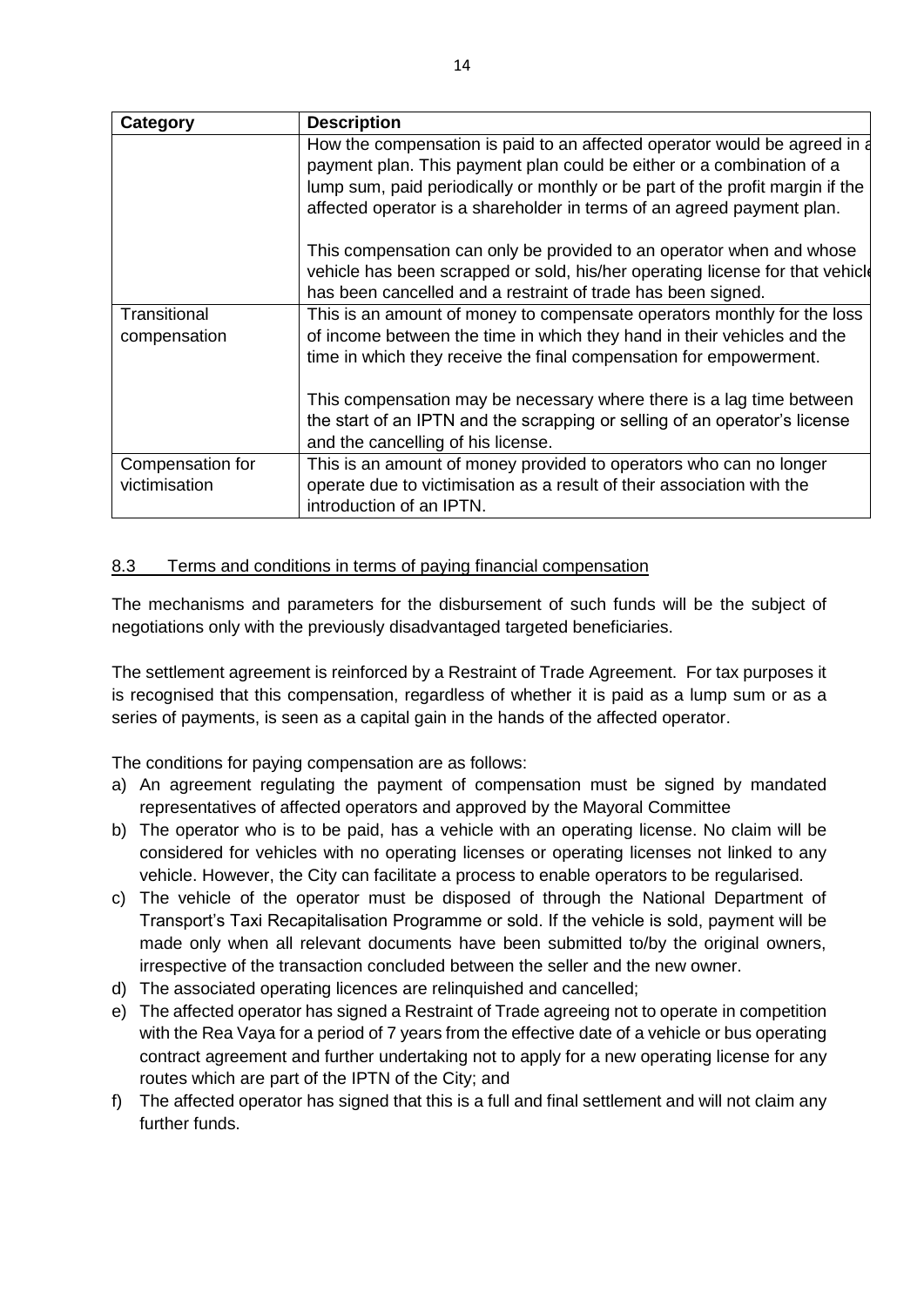Financial compensation) can be paid out by the City in terms of a number of different payment plans including as a lump sum, monthly or periodic payments as agreed between the City and the affected operators.

In the event that the operator does not adhere to the terms and conditions of the ROT, the City shall stop his/her payments in terms of the payment plan and institute punitive proceedings.

# 8.4. Process in respect of determining the amount of compensation to be paid

At the time of drafting of this policy, the only source of funds for financial compensation is the national Public Transport Network Grant (PTNG). The conditions of this grant indicate that "verified data on operator revenue and profitability and draft agreements for the compensation of existing economic rights of affected operators must be provided to DoT prior to concluding agreements on compensation for economic rights".

Thus the amount to be paid has to be based on the existing economic rights determined by the amount of profit an operator is currently getting and/or could reasonably get in the next seven years (which is the maximum length of an operating license) if he/she did not become a shareholder of the BOC or was affected by the introduction of an IPTN.

The amounts to be paid thus needs to be decided after:

- Investigation and information gathering by operators and their Technical Support;
- Verification of information by City and/or Independent party; and
- Negotiation with City and operators negotiation teams.

Tax must be the responsibility of the operator and should not be factored in the calculations of the amount.

# 8.5. Approval by the Mayoral Committee and Council

On the basis of this policy, the Mayoral Committee will recommend to Council for approval on a transformation process or phase by phase or process basis:

- (a) The precise criteria for the allocation of financial compensation ;
- (b) The previously disadvantaged targeted beneficiaries of such funds;
- (c) The amount and payment plan; and
- (d) Any other provisions and conditions.

# **9. EDUCATION, TRAINING AND CAPACITATION FOR EMPOWERMENT**

Education, training and capacitation is the second leg of empowerment which aims to:

- (a) Empower negotiators to be able to participate meaningfully in the negotiation processes;
- (b) Empower mini bus taxi leadership to be pro-active partners in the transformation processes including in respect of operating their mini bus taxi businesses more sustainably and providing better services to commuters; and
- (c) Equip operators including those that have received financial compensation to grow their business or new businesses including to supply the Bus Operating Companies or take advantage of value chain opportunities on an equal footing with other businesses.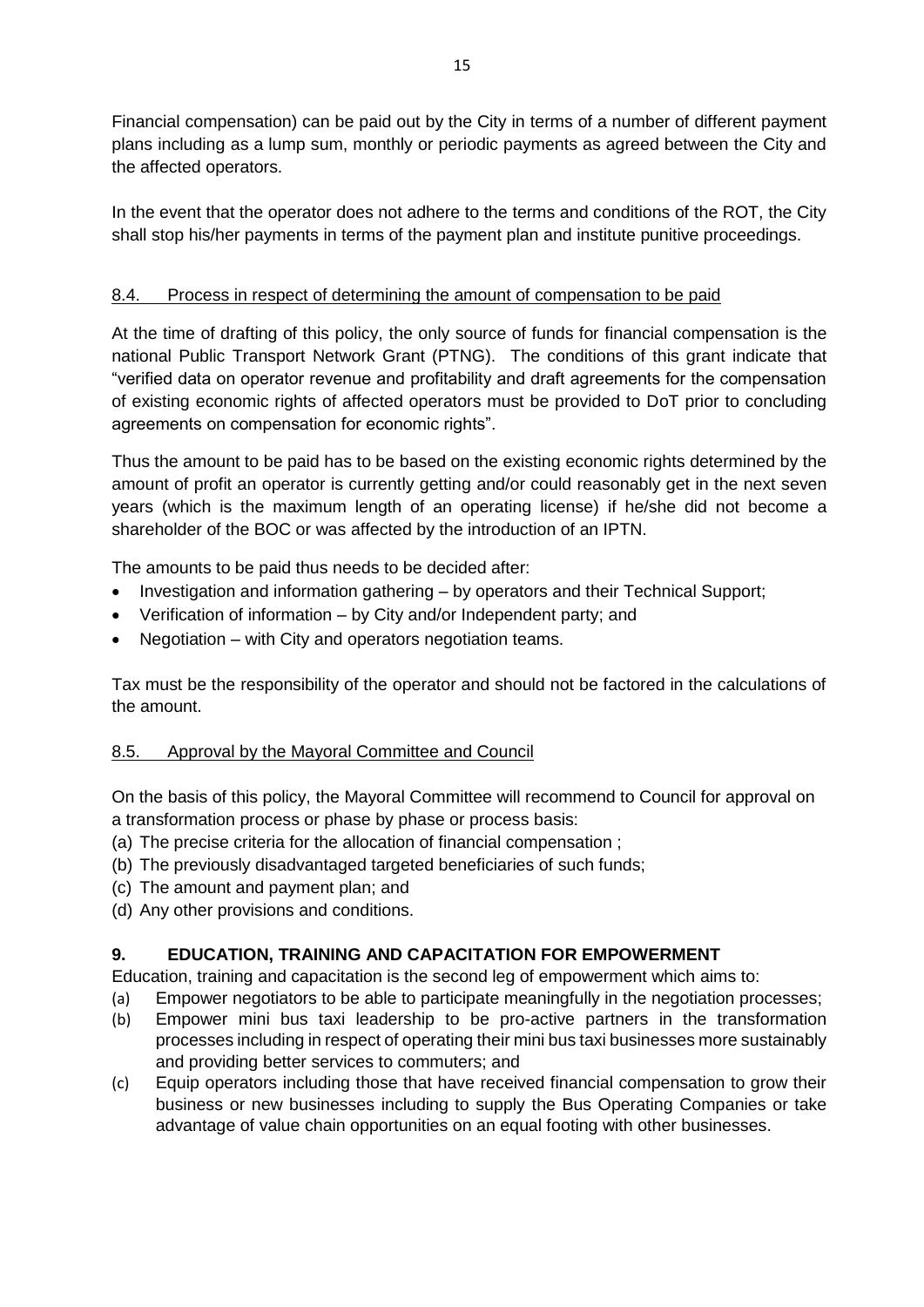The following training and capacitation empowerment initiatives can be funded and arranged by the City and offered to operators:

- a) Education or training at accredited or recognised secondary and tertiary institutions;
- b) Internships and learnerships;
- c) Incubation programmes;
- d) Programmes to upskill drivers to be able to apply for formal jobs in the transport sector including driving of buses;
- e) Enabling behavioural change for drivers and taxi owners including in respect of customer care, financial self-management and conflict resolution; and
- f) Mediation and facilitation services in instances of conflict to inter alia model new ways of addressing conflict and resolve intractable and recurring deep-seated conflicts.

### **10. ENABLING VALUE CHAIN OPPORTUNITIES IN BOCS**

The third leg of empowerment is creating opportunities for affected operators to benefit from 'value chain' opportunities in the Bus Operating Company.

In respect of BOC/VOCs where a bus or vehicle operating company agreement exists with the City, the City will require these Companies to set up supplier development programmes in the BOCA. The City can do this by adding clauses in the BOCA requiring the BOC to make this undertaking in the Management Plan which is a suspensive condition to hand over the BOC. The City can also monitor supplier development and penalise BOC's that do not do so.

Supplier development can be in respect of bus maintenance, cleaning and security of the depot and buses, provision of tyres and other vehicle parts, provision of fuel and lubricants and services such as accounting, auditing and legal.

# **11. PREFERENTIAL EMPLOYMENT OPPORUTNITIES**

Drivers and other workers or independent contractors of affected operators should have an opportunity to be employed as:

- Bus drivers, cleaners or maintenance workers in the BOC/VOC; and
- Station staff in the SSMA.

How workers and/or contractors of affected operators are provided this opportunity should be included in an agreement signed by the Parties after Mayoral Committee approval. The following are guidelines for issues to be included in such an agreement:

- (a) A database should be set up by affected operators according to agreed criteria as to who can be included in such a database.
- (b) Those on the database should have an opportunity to receiving training as set out in the above section
- (c) The training should enable the workers on the database to be able to complete for employment positions in the BOC or City through fair and transparent recruitment processes. There should be no entitlement for employment.